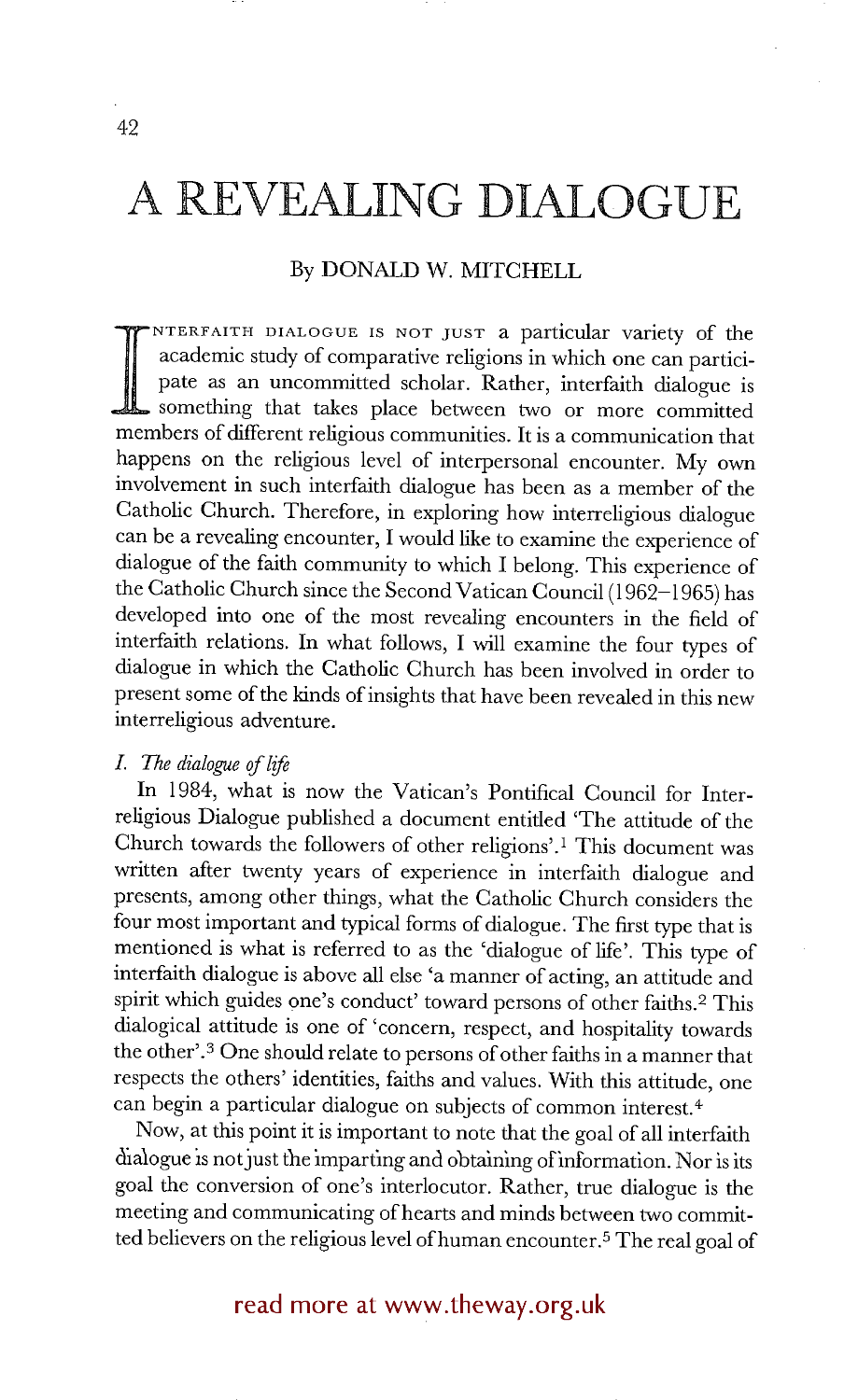this communication of religious life is a greater mutual understanding and respect among persons of different religions and among the communities to which they belong. One can see in this first kind of dialogue the type of humane interfaith relationship that one would hope to find among the members of all religions. Indeed, the Catholic Church has stated that the dialogue of life should be understood as a part of the vocation of all Christians. All Christians, not just religious experts, are called to cultivate this kind of positive interfaith relation with persons of other religions.

What is revealed in this type of dialogue? I think that the primary insight that is revealed in the dialogue of life is that in confronting another's religion, one is also confronting one's own religion from a new perspective. In dialogue, one comes to understand and appreciate the particular features of the other's religion. And by comparing those features to one's own faith, one rediscovers one's own religion from the new vantage point of the dialogue itself. In reflecting on this dialogical rediscovery, Francis Cardinal Arinze of the Pontifical Council for Interreligious Dialogue says:

Interreligious dialogue helps each participant to grow in his own faith when he encounters another of a different religious persuasion and confronts his faith with that of the other. Truth is often better reached **• . .** understood and lived when met by other views. Also such encounters can purify and deepen one's own faith. 6

In deepening this dialogue of life, one also begins to look past the various 'elements of faith' being discussed to the 'persons of faith'. What is discovered at this point is a greater appreciation for our common humanity. One senses a certain 'human kinship' with the other persons and with the communities to which they belong. I think that this human kinship is revealed when one discovers shared religious ideas, values, experiences and ideals• This religious commonality, even with the various differences that make each tradition unique, sensitizes those engaged in dialogue to their common humanity. This dialogical revelation brings with it another discovery. One discovers interfaith dialogue to be a means of building a more united world in which persons of all religions recognize a human kinship with one another. In other words, one sees in the dialogue of life a means of furthering the growth and reconciliation of humankind toward what has been described as 'the dream.., of people and communities fully alive. That fullness of life is ultimately a communion of life among individuals, among communities and with God.'7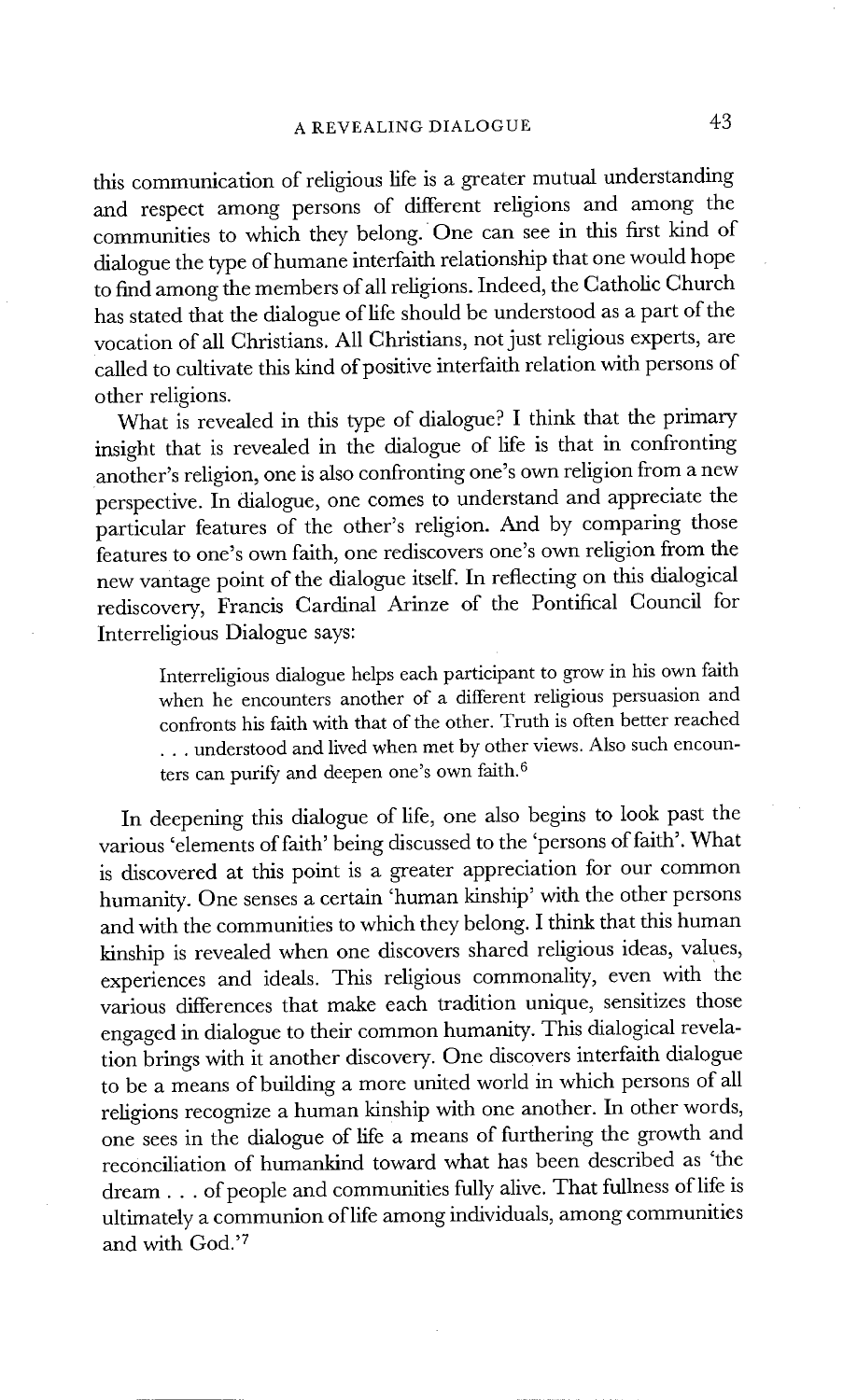Finally, with the revealing of this ideal of a pluralistic unity of peoples of different faiths fully alive, there is also a revealment of the various forces that threaten this communion. These threats that we all face as human beings include such things as poverty, the exploitation of the environment, militarization, discrimination, structural injustice, economic desperation, corruption, etc. One can find in interfaith dialogue a means of empowering persons and communities to stand together in solidarity across social, ethnic and religious boundaries to work for a more humane world. The dialogue of life leads those who participate in it to build a common front on the basis of their sense of kinship in order to address the great human and social problems of our day. This, in turn, leads to the second type of dialogue, the 'dialogue of deeds and collaboration'.

## *II. The dialogue of deeds and collaboration*

The dialogue of deeds and collaboration is a means by which persons of various religions can address together the common problems faced by humankind. This type of dialogue is described as one of 'deeds and collaboration with others for the goals of a humanitarian, social, economic, or political nature which are directed towards the liberation and advancement of mankind'.<sup>8</sup> The field of collaboration that is envisioned here is extremely broad. It can involve grassroots issues that arise in family life, schools, neighbourhoods, health-care centres, etc. Or it can involve collaboration of religious groups in addressing issues of economic, social or political importance at the national and even international levels. Through this kind of dialogical interaction, a 'fabric of affinity can be woven'. 9 Interfaith partnerships between groups and organizations of different religions at all levels can give new life to the multireligious communities of humankind.

A number of valuable insights are revealed in this second type of dialogue. Of primary significance is the fact that interfaith collaboration brings to light the importance of our shared spiritual values. For example, when religious groups face together threats to family and community life that arise from our modern consumeristic culture, the members of these groups become more fully aware of how a loss of spiritual values can lead to an overwhelming preoccupation with the acquisition of material wealth and comfort. This consumerist mentality often leads to political actions and economic structures that fail to respect persons, communities, nations and the environment. Interfaith collaboration can put into relief our shared value for the dignity of the human person and for the inherent worth of creation. This same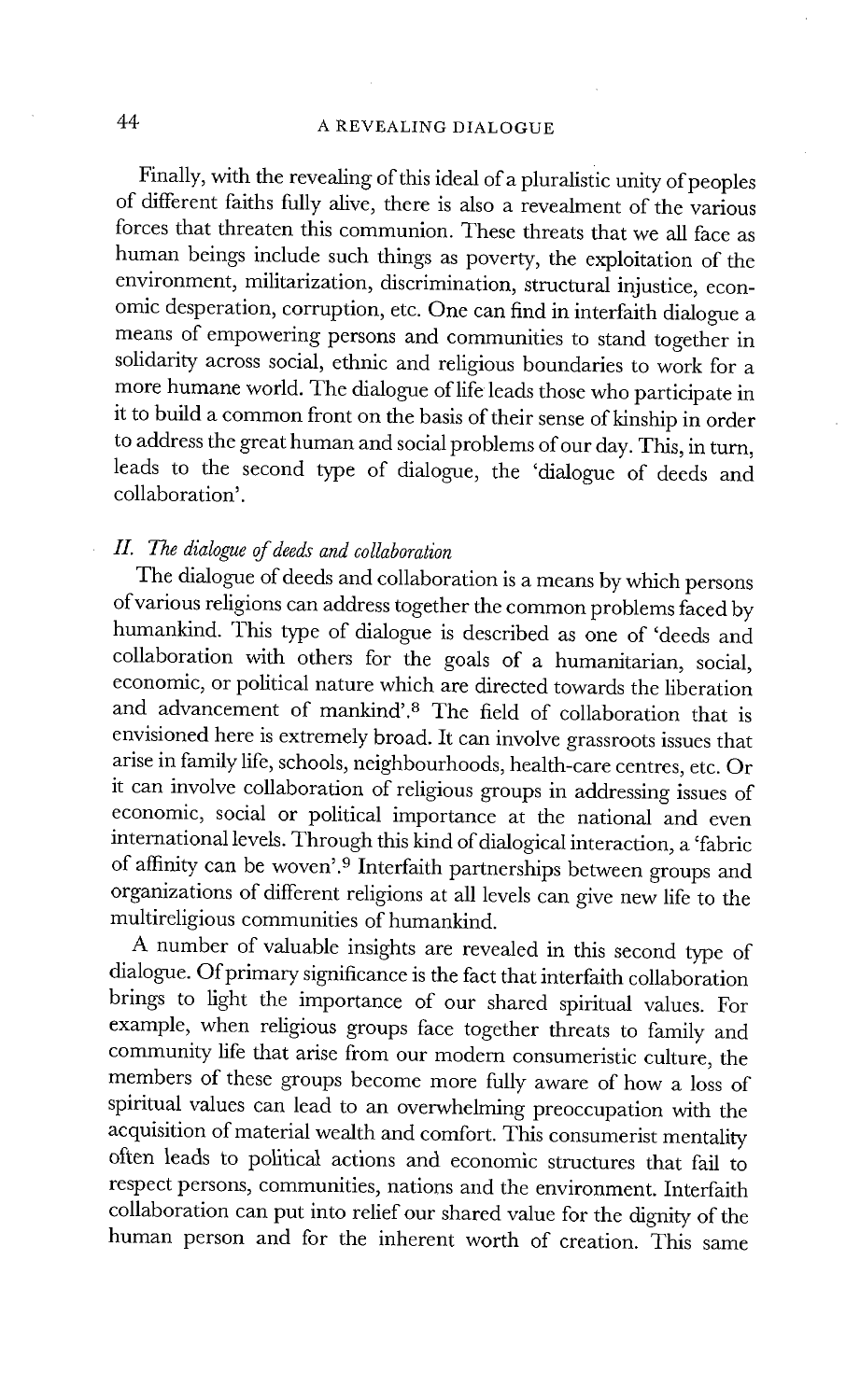common, spiritual value for person and nature can also be a shared foundation for addressing the roots of poverty, injustice, discrimination as well as racial, ethnic and religious violence. Given our pluralistic world, these kinds of threats to humankind can only be dealt with in a satisfactory manner through the co-operation of persons of all faiths.

In this kind of interfaith dialogue of deeds, the new sense of kinship coming from the dialogue of life is strengthened and developed. People begin to see themselves as co-workers for a more peaceful and just world order that respects the sacredness of human life and of our natural world. In religious terms, they begin to see each other as 'spiritual brothers and sisters' on a journey towards a more full communion of all peoples, nature and the divine. For Christians, this dialogical activity is perceived as preparing the way for the reign of God. Concretely, it is a dialogical activity that seeks to promote, foster and preserve the rich variety of cultural, ethnic and religious heritages in the just and peaceful context of a unity that celebrates diversity.

Two commonly given examples of dialogue on this level are the World Conference on Religion and Peace (WCRP), and the Focolare Movement's collaboration with other religions. The WCRP has held international meetings since 1970 and today has chapters in many individual countries and regions. It has developed numerous local, national and international projects that address common concerns such as the problem of political refugees in Africa, emergency aid to war-torn areas, development in Asian countries, etc. One group that is active in the WCRP is the Focolare Movement that comes from the Roman Catholic tradition.<sup>10</sup> For years, collaboration with Muslims, Jews, Buddhists and Hindus has been common in the Movement. In 1982, the Focolare began a school for dialogue in Tagaytay, the Philippines, which prepares persons for grassroots dialogue in Asia. In 1985, the Focolare and the Buddhist Rissho Kosei-kai organization collaborated to hold the Asian Interreligious Youth Forum in Manila that addressed the problems of development and peace in Asia.

Enzo Fondi, one of the directors of the Focolare's interfaith activities, has discussed how their dialogue of life has evolved to a dialogue of deeds and then on to a theological dialogue of experts to which we will turn next. 11 Fondi says that a dialogue of life involves listening to the other, discovering the other's faith life, and appreciating the other's faith. This kind of dialogue leads to mutual understanding, appreciation and trust which lay the basis for a mutual collaboration in the dialogue of deeds. Fondi points out that when the persons and communities involved in these kinds of dialogues share and work more closely together, they feel a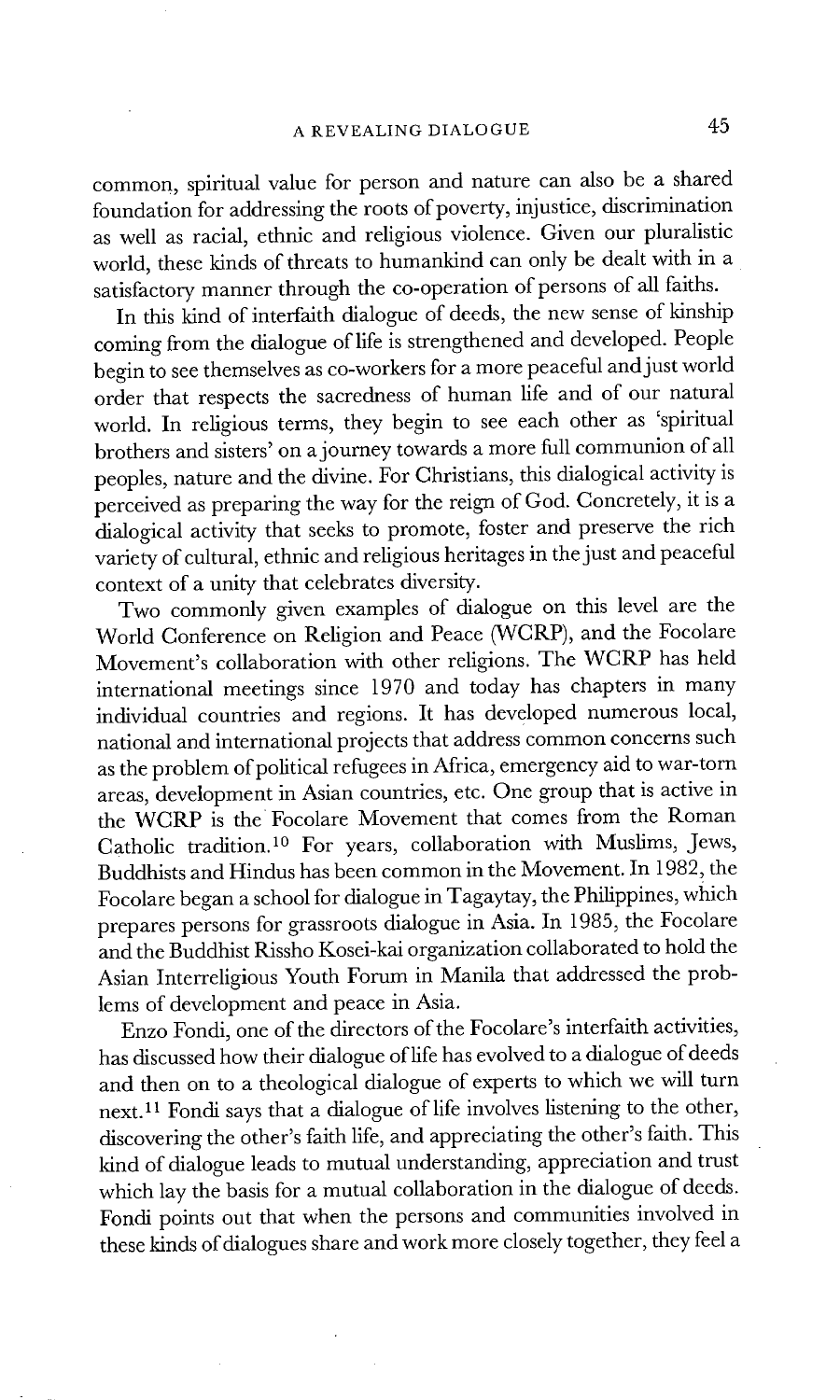need to understand more about the religion of those with whom they are relating and collaborating. This leads to the study of the other's religion as a preparation for a more conscious and prepared theological encounter.

#### *III. The dialogue of theological discussion*

In Fondi's presentation of his community's experience of dialogue, one can see the developmental interconnection between the first three forms of dialogue. 12 For theological dialogue to be truly successful, it should be based on a certain rapport developed between the individuals and communities involved in the encounter. This third type of dialogue is referred to in the Pontifical Council's 1984 document as 'the dialogue of specialists'. 13 In his more recent reflections on interfaith dialogue, Cardinal Arinze uses the phrase 'dialogue of theological discussion'.<sup>14</sup> But regardless of what we name this type of dialogue, it refers to the theological discussion by which religious experts exchange information about their beliefs and practices. The goal here is to seek a greater ~mutual understanding and appreciation of each other's spiritual values and cultural categories and promote communion and fellowship among people'.<sup>15</sup>

What is revealed in this type of dialogue? The answer to this question depends heavily on the traditions involved in the dialogue. For example, the kinds of things a Christian will learn about in dialogue with Muslims will be decidedly different from what he or she will learn about in dialogue with Taoists. However, one kind ofrevealment that is universal to the theological dialogue among all forms of religions is the following. There is a strong consensus among all who participate seriously in theological dialogue that a deeper understanding of another person's faith helps one to deepen one's understanding of one's own faith. One gains a clearer perspective of one's own faith when confronted with the faith of another.

I mentioned this dialogical phenomenon of rediscovering one's own faith in the above section on the dialogue of life. What becomes clearer in the theological dialogue is that in the very process of dialogicai clarification of certain truths, one comes to realize that all involved in the dialogue are 'fellow pilgrims' moving into a fuller understanding of the truth. One senses in the theological dialogue that the process of this dialogue itself has a transforming effect on the participants. One feels that all are being brought to a fuller understanding of the truth concerning the matters under discussion by the very process of the dialogue itself.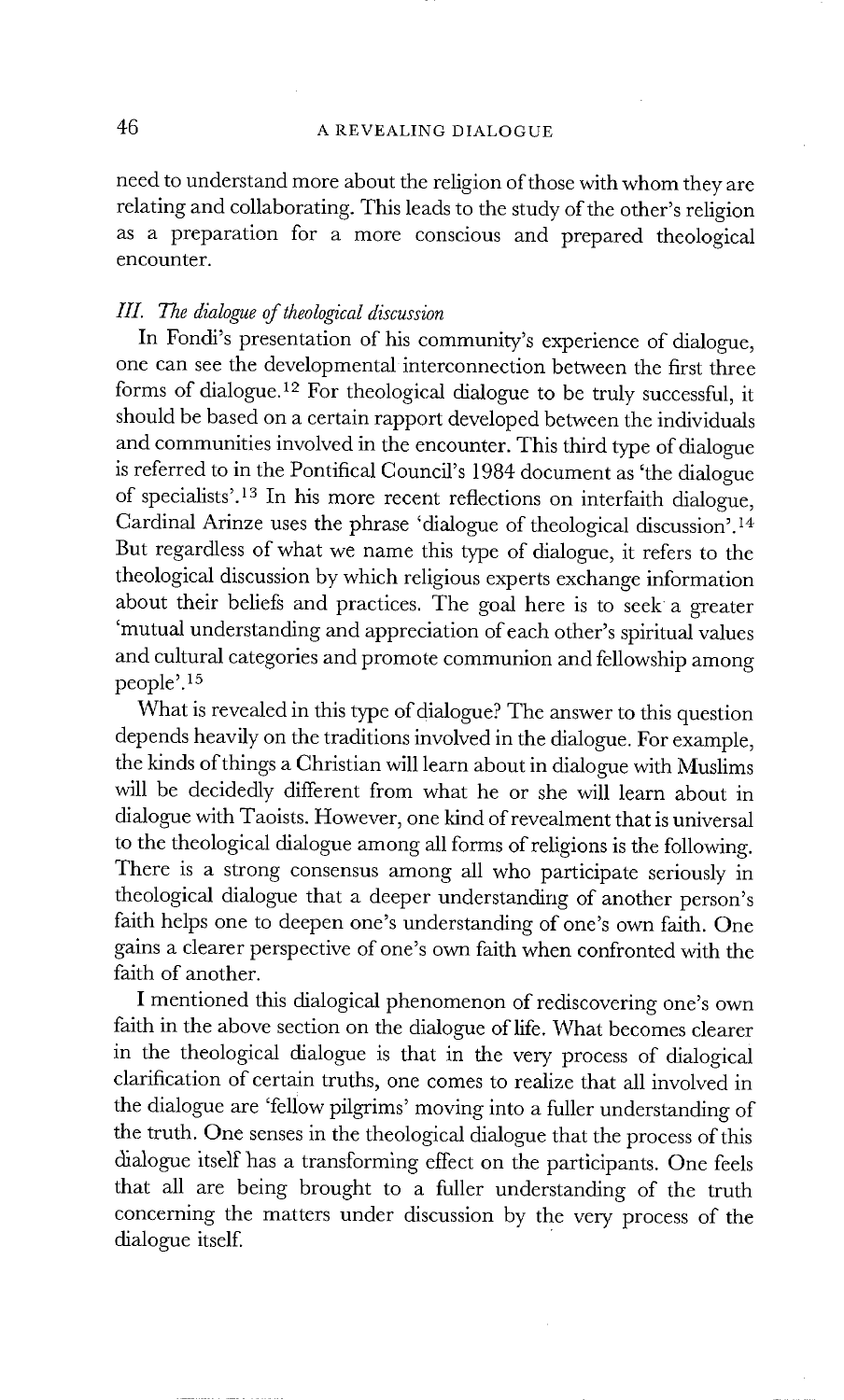The theological dialogue also reinforces what has been revealed in the first two types of dialogue. For example, the theological truth that all humankind comprises a single reality in which we are all brothers and sisters strengthens the revealment of our common kinship found in the dialogue of life. And the theological critiques of certain modern social, political and economic structures expose more clearly the threats that humankind faces today and give thereby a greater urgency to the dialogue of deeds and collaboration. In this way, interfaith dialogue on all of its levels is revealed to be a very powerful means to further humankind's journey into a more united, just and peaceful world community. In the words of the Asian bishops' statement mentioned above: 'Religions have an indispensable role to play in preserving and promoting the rich variety of culture and ethnicity, and in promoting harmony within this variety'. 16

These, then, are some of the kinds of insights that one gains in the general process of probing the truth through theological interfaith dialogue. But what about specific insights that have developed from particular theological dialogues? To try to summarize all the kinds of insights that have been gained in theological dialogues would be impossible. But, I can mention one example from the Buddhist-Christian dialogue in which I am personally engaged. In 1984, I became a member of a Buddhist-Christian theological encounter group organized by Masao Abe and John B. Cobb, Jr. 17 The first dialogue of this group was held in that year and the topic was the Buddhist and Christian understandings of suffering and the human condition. I believe that this is a fitting starting point for any theological dialogue. It addresses the burning question asked by Vatican II, 'What is man? What is this sense of sorrow, of evil, of death, which continues to exist despite so much progress? What is the purpose of these victories, purchased at so high a cost?'<sup>18</sup> It is also very fitting from the Buddhist point of view since the Buddha himself took the question of human suffering as his philosophical starting point.

From this initial encounter, which produced a very revealing dialogue in itself, we went on to discuss what I see as the central theological issue in the Buddhist-Christian dialogue. This is the issue of our different understandings of ultimate reality: what is the relationship between the Buddhist notion of Emptiness and the Christian notion of God? One of the most probing advances towards an answer to this question has been made by Masao Abe in his essay, 'Kenotic God and dynamic emptiness'. Versions of this seminal essay have been published in two books with responses by some of today's leading Christian and Jewish theo-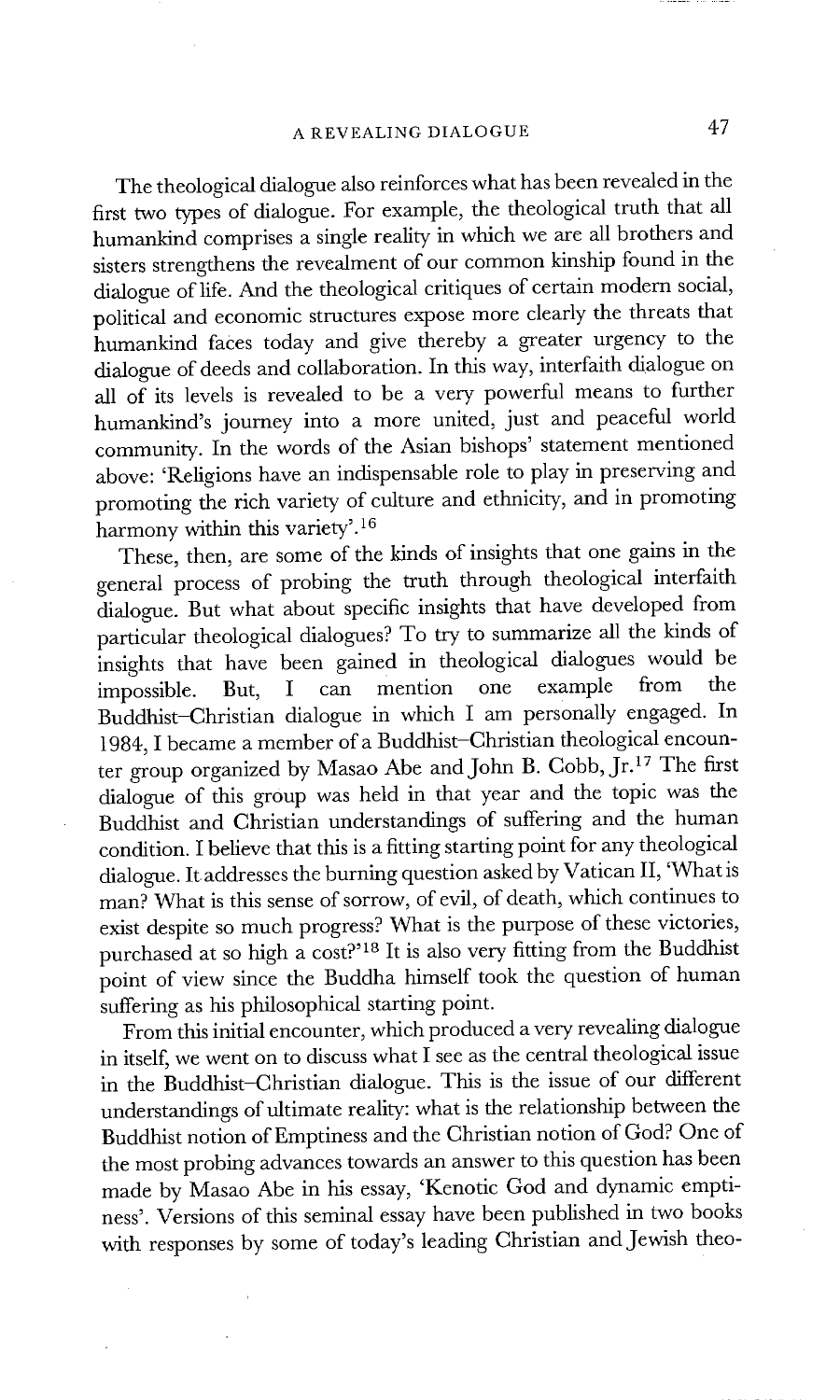logians.<sup>19</sup> Abe develops his views in the context of the Kyoto School of modern Buddhist philosophy of which he is now one of the leading figures. He argues in this essay that since Jesus is the self-utterance of God, the *'kenosis',* or 'self-emptying', of Jesus mentioned by Paul in Philippians 2:5-8, reveals something of the nature of God-self. That is, since 'God is love' (1 Jn 4:8), the *kenosis* of the Son out of love for humankind reveals the kenotic nature of God's essence as love. Abe explores the dynamic of kenotic love in the Trinitarian life of God and concludes that the total and mutual *kenosis* of the Persons of the Trinity makes them both one and unique at the same time. For example, in the Father emptying himself to be one with the Son, he just is the Father.

Abe goes on to compare this notion of the *kenosis* of God with the Buddhist notion of Emptiness. Emptiness is ultimate reality for Buddhism. It is an 'Absolute Nothingness' in that it is totally empty of itself in an absolute identity with all existence. Emptiness 'just is each and every thing', to use Abe's terms. 20 Abe suggests that the God of Christianity can also be seen in this way. That is, he suggests that the *kenosis* of God in Jesus reveals that God has emptied out any transcendent reality to be fully immanent. God, too, just is each and every thing. It should be evident from this comparison that Abe is looking at the *kenosis* of God through a Buddhist lens. The questions here for Christian theologians are: 'Has Abe revealed something true to Christians about the kenotic love of God? And is there some truth to his comparison of God to Emptiness?' The corresponding questions for Buddhist philosophers are: 'Can there be some truth to the notion ofa kenotic God within the Buddhist way of understanding of reality? And is there some truth to Abe's comparison of God and Emptiness?'

I cannot seek to answer these questions here. But I encourage the reader to examine both Abe's important essay and the theological responses from the Christian and Jewish side of the dialogue that do try to grapple with these questions. The point I do want to make here is that one can see from this example that the theological dialogue is indeed a journey of pilgrims into a deeper mutual examination of the truth. Both sides of the dialogue are challenged and enriched on this journey. It is also my view that one is led in this journey to the fourth kind of dialogue, namely, the 'dialogue of religious experience'.

### *IV. The dialogue of rdigious experience*

My own work on the comparison *ofkenosis* and Emptiness began with Masao Abe in 1984. In 1991, I published my response to Abe's comparison as well as to similar comparisons proposed by other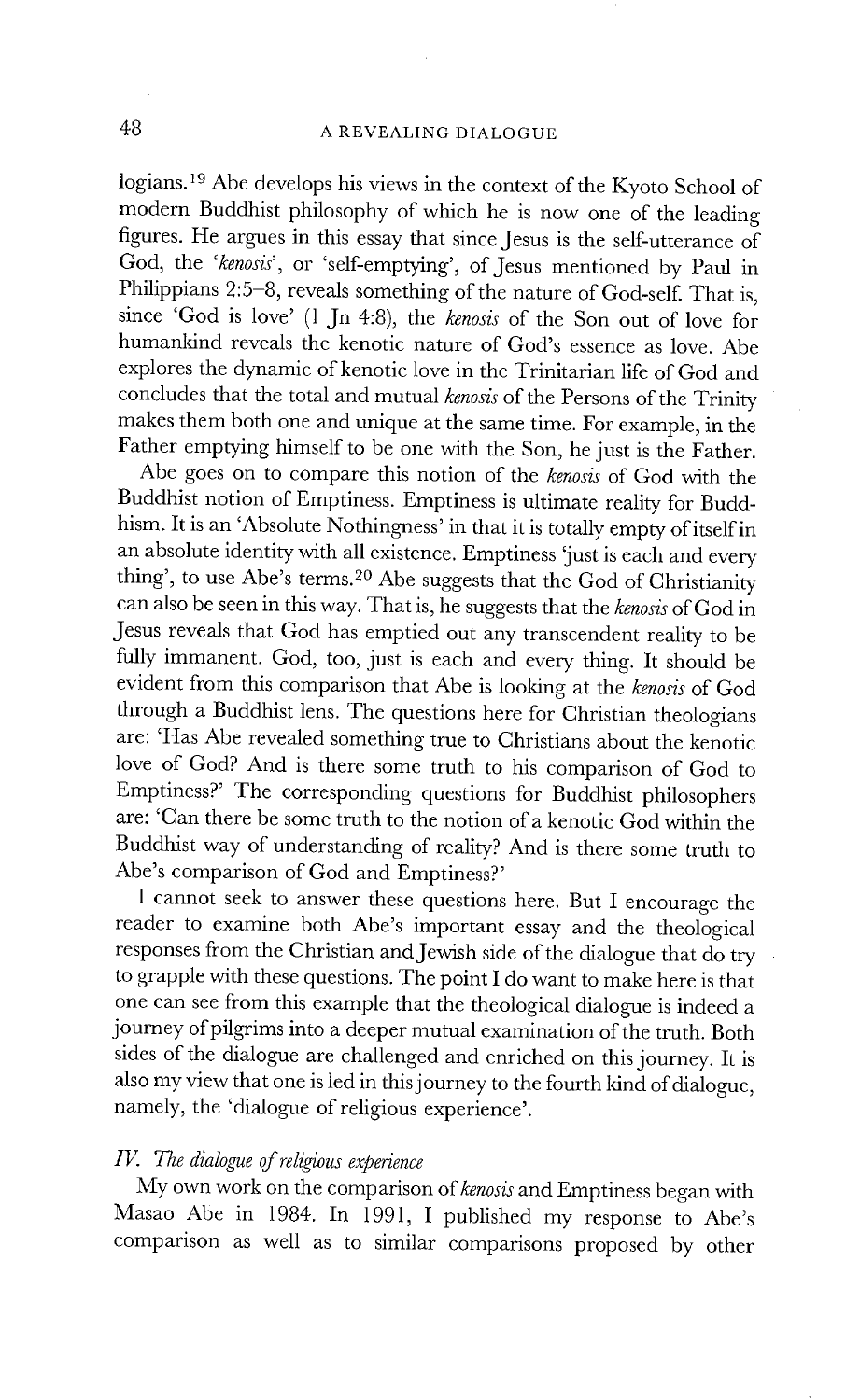members of the Kyoto School.<sup>21</sup> Since that same year, Abe has been here at Purdue with me. Again, this is not the place to go into specifics. However, the title of my book, *Spirituality and emptiness,* indicates that in my dialogue with Abe I found that one cannot address this comparison on the theological level alone. One must look at the experiences *ofkenosis*  and Emptiness in the spiritualities of the traditions. In Christianity, *kenosis* is a Trinitarian dynamic of God-Love that must be lived in both individual and communal kenotic spirituality to be truly understood. In Buddhism, Emptiness is the dynamic of life and hence cannot be just contemplated but must be lived to be truly understood. So, one can see in this example that the theological dialogue progresses naturally into the dialogue of religious experience.

In the Catholic Church's 1984 document on dialogue, this kind of encounter is defined as a sharing of 'experiences of prayer, contemplation, faith and duty, as well as their expressions and ways of searching for the Absolute'.<sup>22</sup> Here we come to the deepest practice of interfaith dialogue. It is the attempt to communicate between traditions that which is most spiritual and difficult to understand. What are the dynamics of prayer, meditation and contemplation? How do the practices of silence, fasting, pilgrimage and liturgy impact on the spiritual life? What are the kinds of experiences of the Ultimate found in the mystical life of the traditions?

These are questions that seek to reveal the deepest experiences possible to humankind. Here, interfaith dialogue is most demanding and yet most promising. It demands that one enter the dialogue with a committed faith experience and yet with an openness to the faith experience of the other. It demands that one be willing and able to discuss one's most personal religious practice and deepest religious experience with someone who has a very different religious language. For this kind of communication to be truly revealing, one must to some degree enter into the spiritual practice and experience of the other's tradition. In this way, one can journey beyond terms and concepts into the religious experience of the other. Then with a proper understanding of his or her religious language, one can truly contribute to a mutual understanding of the meaning of the experiences of both traditions.

John B. Cobb, Jr, has argued that this process of 'passing over and coming back' can lead to a mutual transformation of both traditions.<sup>23</sup> This is not a call for syncretism or eclecticism. Rather, in our Catholic experience of spiritual dialogue, this transformation is a movement of persons into a deeper unity with one another on the journey into a great revealment of the mystery of life. 24 In the words of Thomas Merton on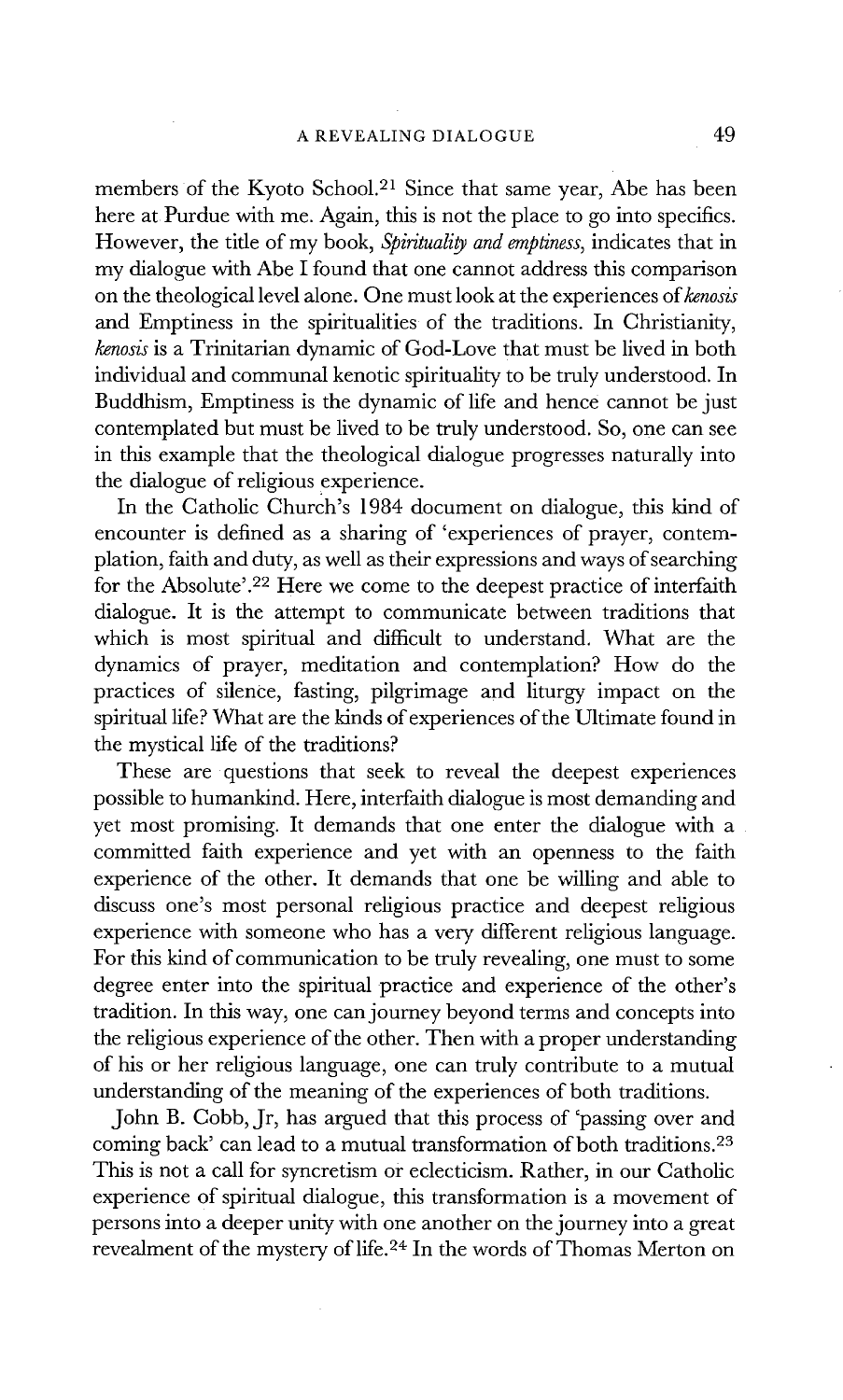this issue, the transformation sought is a 'transformation of the religious consciousness'.<sup>25</sup> During Merton's own journey to the East, he said:

> I come as a pilgrim who is anxious to obtain not just information... but to drink from ancient sources of monastic vision and experience . . . to become a better and more enlightened monk myself.<sup>26</sup>

I want to emphasize that this mutual transformation on the spiritual level is not just of the religious consciousness of individuals, but of the spiritual relationship between those individuals. In the previous paragraph, I have called this 'a deeper unity'. Merton calls it 'communion', and says that 'it is something that the deepest ground of our being cries out for, and it is something for which a lifetime of striving would not be enough'.27 Henri Le Saux *(Abhishiktananda),* another pioneer in interfaith spirituality, makes a similar point:

For a fruitful dialogue it is necessary that I reach... in the very depth of myself, to the experience of my brother . . . so that my brother may recognize in me his own experience of his own depth. 2a

Through this revealing dialogue, there can emerge a spiritual 'communion of life and discovery of the Spirit in each other'. 29 So, the spiritual dialogue not only transforms one more deeply in the spiritual life, but also generates a communion between those who are on this spiritual journey in different religious traditions.

One place where this kind of spiritual encounter has developed quite successfully is in the intermonastic dialogue. Pietro Rossano, in addressing Benedictine abbots in 1980, said that we have entered a 'new era' in interfaith relations 'which has given rise to experiences unknown in times past, even in the history of monasticism'.<sup>30</sup> What has been revealed in this new intermonastic era is a 'monastic archetype' which has been a source of joy and encouragement for monastics around the world. I might add that this new era really began at a meeting of Christian monastics in Bangkok in 1968. There Thomas Merton died on the second day of the meetings: 'His death had the same effect of the seed, which in dying produces much fruit'. $31$ 

Today, there are numerous and fruitful intermonastic interfaith spiritual exchanges and monastic hospitality programmes in the context of which deep and insightful dialogues on religious experience take place. The shared monastic experience gives the participants in the dialogue a practical basis to discuss such things as the various ascetic practices on the levels of body, mind and heart. In this regard, it is clear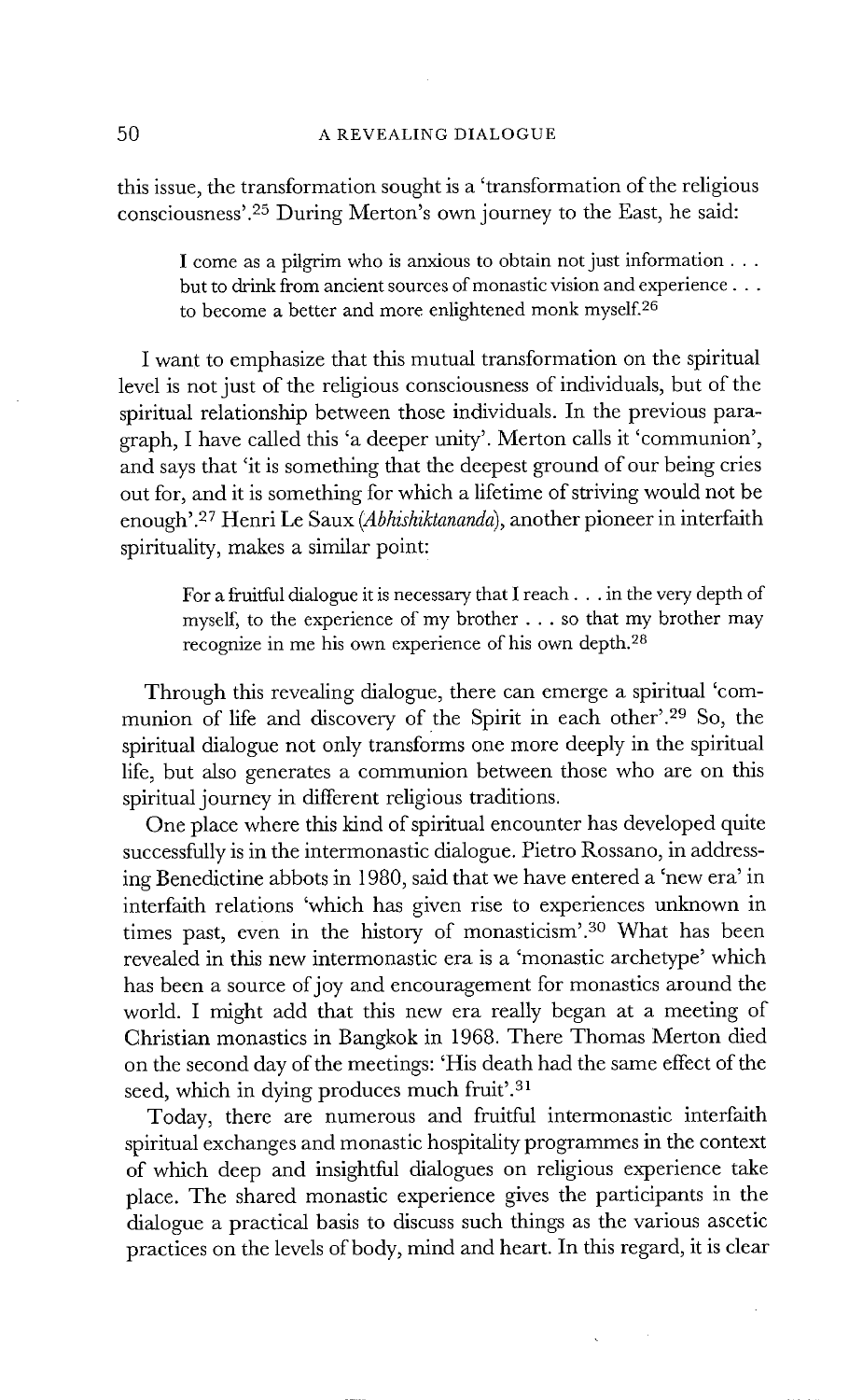that for both Buddhists and Christians the opening to the Ultimate does not depend just on these practices. This opening comes from a deeper Source. They also discuss the various forms of monastic living and their effects on the spiritual life, the role of the spiritual director, the ways of facing the aridities and the night journeys that are encountered in the spiritual life.

In the exploration of these aspects of monastic life, both Buddhists and Christians *discover* each other as brothers and sisters in the spiritual life and *rediscover* their own vocation as Buddhist or Christian monastics. Through the discovery of the other, there is a deeper revealing of what is universal in monasticism, namely, the process of the inner journey that leads from death to new life, from a *kenosis* of attachments and the false self to a fullness of freedom. Through the rediscovery of one's vocation, there is a deeper revealing of what is unique to one's own tradition. For the Buddhist, this often means a greater appreciation of the fundamental experience of the Buddha-nature as the silent ground of all and the source of true life. For the Christian, this often means a new appreciation for a 'reality' of divine presence that can be touched and lived in Christ.<sup>32</sup>

#### *V. Conclusion*

It should now be clear that the four types of dialogues discussed above are interconnected. One begins with a dialogue of life in which people discuss, as committed members of religious traditions, certain topics of common interest. Friendships are established and mutual trust, understanding and appreciation begin to grow. In some cases, people begin a dialogue of communal collaboration on the basis of shared values in order to address problems that they perceive as threatening their communities and, indeed, humankind as a whole. Just as in a friendship, as the relationship between the communities grows, there is often a desire to know more about each other. This leads to a theological dialogue that explores the teachings of both traditions. Finally, one realizes in these theological discussions that one must look to the religious experiences behind the ideas fully to understand the religious mind and heart of the other. 3a

As I have tried to point out, this fourfold journey of dialogue is a revealing one. First, one understands more clearly what it is to be a truly human person and what threatens our common humanity. Second, one understands what it is to be a religious person and to be united with persons of other religions in order to build a more just and peaceful world community. Third, one understands the truths, values, practices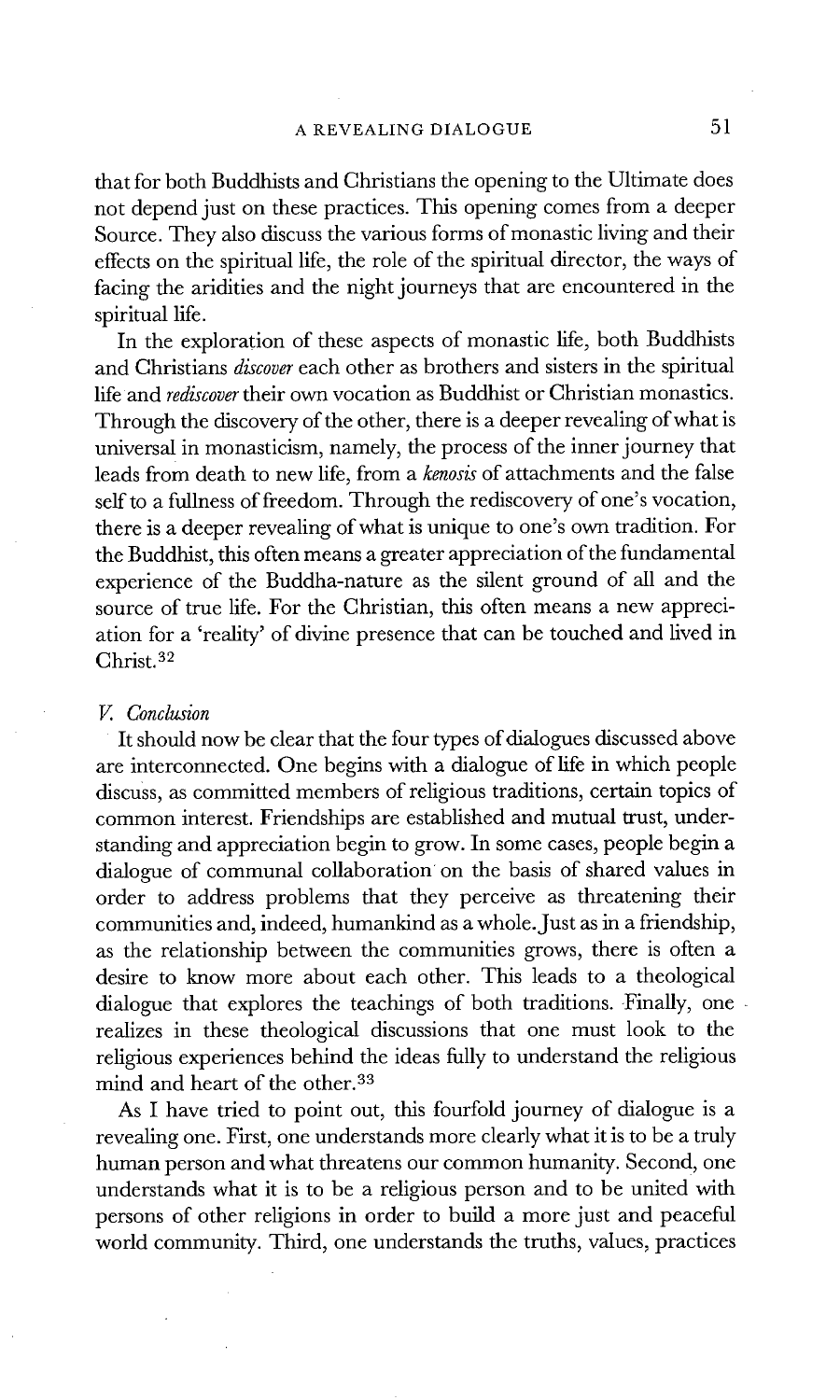**and ideals of one's own faith more clearly by better understanding the views held by persons of other faiths. And fourth, one understands the deeper aspects of the spiritual life that are shared with others and that are unique to one's own tradition.** 

**Finally, speaking from a Christian point of view, there is another level of fourfold revealment that I have tried to emphasize. First, one discovers a human kinship: that we are all brothers and sisters, children of God. Second, one discovers that we can be spiritual co-workers in the building of the reign of God. Third, one discovers that we are fellow travellers on a journey into the truth. And fourth, one discovers that we are fellow pilgrims in the spiritual life. Itis this fourfold revealment of human and spiritual fellowship, or 'communion' as Merton put it, that is so central to the project of interfaith dialogue. This project is seen by the Catholic Church as 'a path' towards the reign of God. 34 Interfaith dialogue is a path to the actualization in the modern world of that fundamental communion between all persons united with God and in harmony with nature which is more clearly revealed in the process of interfaith dialogue. One can only hope that humankind will choose to walk this path of dialogue and realize its goal of a more united, just and peaceful world community.** 

#### NOTES

1 'The **attitude of the church towards the followers of other religions', Pontifical Council for Interreligious Dialogue,** *Bulletin* XIX/2 (1984); **hereafter referred to as** ACTFOR.

*2 Ibid.* 

*3 Ibid.* 

4 **'Declaration of the international theological conference on evangelization and dialogue', Nagpur, India** (1971), n 24.

<sup>5</sup> Francis Cardinal Arinze, 'Interreligious dialogue: problems, prospects and possibilities', Pontifi**cal Council for Interreligious** Dialogue, *Bulletin* XXII/3 (1987), p 248. *6 Ibid.,* p 252.

7 'Final **statement on interreligious dialogue: fresh horizons for communion and cooperation today', Federation of Asian Bishops' Conferences' Institute for Interreligious Affairs, Hua** Hin, **Thailand** (1991), n 2; **hereafter referred to** as FSID.

8 ACTFOR, p 137.

9 FSID, n 4.

1o Donald W. Mitchell, 'The **Focolare Movement and a Buddhist-Christian dialogue of deeds and collaboration',** *Buddhist-Christian Studies* **vol** 5 (1985), pp 195-202.

*H Ibid.,* pp 200-201.

12 **For the sake of completeness, Enzo Fondi has pointed out that the Focolare is also involved in the fourth type of dialogue, the spiritual dialogue on religious experience.** 

13 ACTFOR, p 138.

15 ACTFOR, p 138.

16 FSID, n 6.

<sup>14</sup> Arinze, p 250.